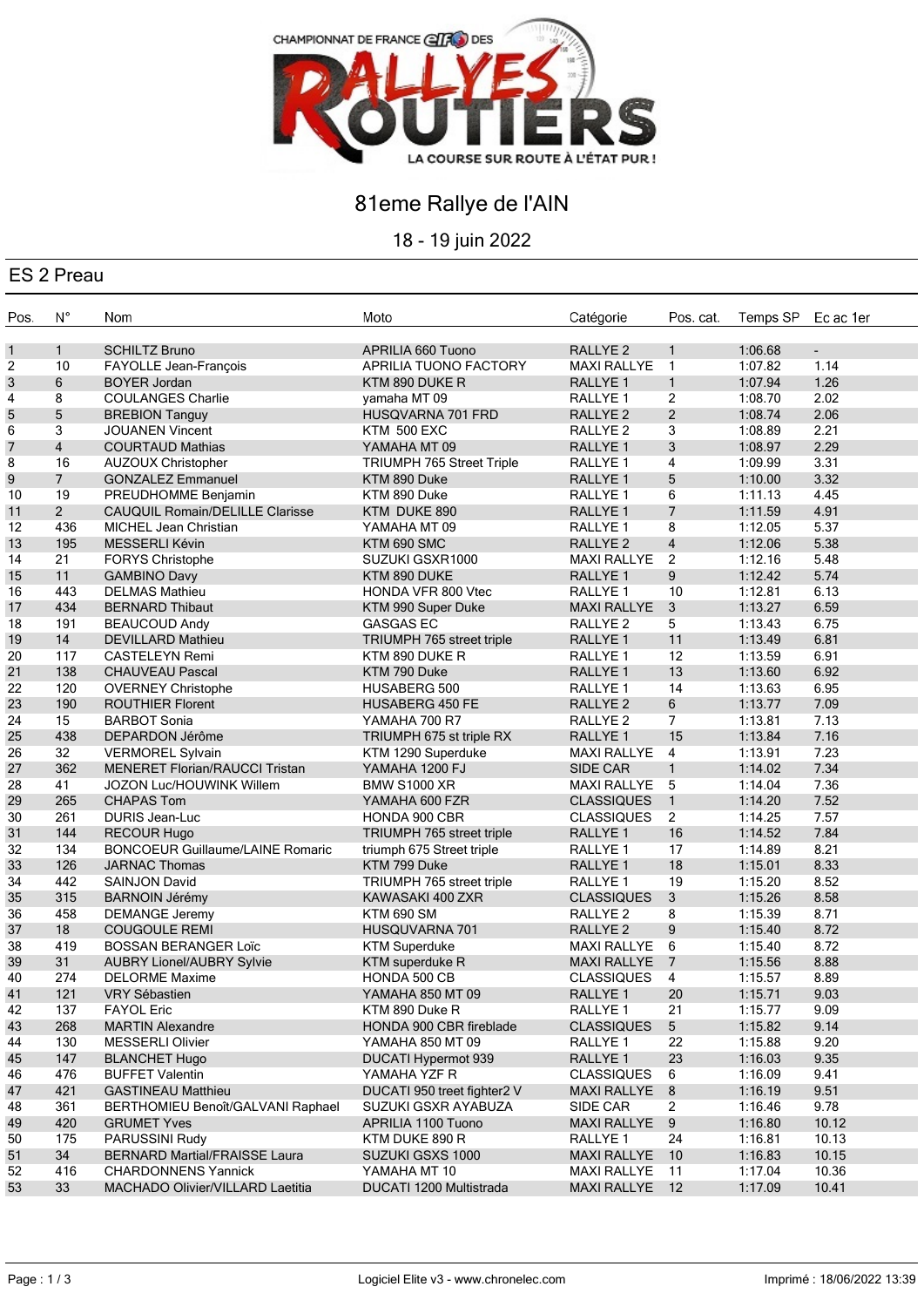# 81eme Rallye de l'AIN

### 18 - 19 juin 2022

#### ES 2 Preau

| Pos.       | $N^{\circ}$ | Nom                                                       | Moto                                             | Catégorie                                | Pos. cat.            | Temps SP Ec ac 1er |                |
|------------|-------------|-----------------------------------------------------------|--------------------------------------------------|------------------------------------------|----------------------|--------------------|----------------|
| 54         | 270         | <b>LAROCHETTE Olivier</b>                                 | HONDA 900 CBR                                    | <b>CLASSIQUES</b>                        | $\overline{7}$       | 1:17.15            | 10.47          |
| 55         | 197         | <b>GAVARD Bertrand</b>                                    | HUSQVARNA 450 FE                                 | RALLYE <sub>2</sub>                      | 10                   | 1:17.23            | 10.55          |
| 56         | 115         | NUPER Morten/FANNECHON Mylène                             | YAMAHA MT-09 TRACER                              | RALLYE 1                                 | 25                   | 1:17.28            | 10.60          |
| 57         | 140         | <b>GROSSE Johann</b>                                      | YAMAHA MT 09                                     | RALLYE 1                                 | 26                   | 1:17.38            | 10.70          |
| 58         | 24          | MIGNE Johan/BARDEAU Adélaïde                              | APRILIA Tuono 1000 Fac                           | <b>MAXI RALLYE</b>                       | 13                   | 1:17.45            | 10.77          |
| 59         | 194         | <b>BILLARD Xavier</b>                                     | HUSQVARNA 701 vitipilen                          | RALLYE <sub>2</sub>                      | 11                   | 1:17.73            | 11.05          |
| 60         | 235         | <b>MOUNEU Pierre</b>                                      | BETA 390 SM                                      | RALLYE <sub>3</sub>                      | $\mathbf{1}$         | 1:17.87            | 11.19          |
| 61         | 141         | <b>NOVET Thibaud</b>                                      | KAWASAZKI ZX 6R                                  | RALLYE <sub>1</sub>                      | 27                   | 1:17.89            | 11.21          |
| 62         | 417         | <b>FAVARGER Mikaël</b>                                    | BMW R1250 GS Adv                                 | <b>MAXI RALLYE</b>                       | 14                   | 1:18.12            | 11.44          |
| 63         | 188         | <b>BURCKEL François</b>                                   | <b>HUSABERG 570 FS</b>                           | RALLYE <sub>2</sub>                      | 12                   | 1:18.30            | 11.62          |
| 64         | 143         | STEPHAN Pierre/LESOURD Rémi                               | KTM 890 Duke R                                   | RALLYE <sub>1</sub>                      | 28                   | 1:18.39            | 11.71          |
| 65         | 189         | RIOU Gaëtan                                               | <b>HUSABERG 570 FS</b>                           | RALLYE <sub>2</sub>                      | 13                   | 1:18.78            | 12.10          |
| 66         | 415         | DESTRAZ Jérémiah                                          | APRILIA 1100 Tuono factory                       | <b>MAXI RALLYE</b>                       | 15                   | 1:18.93            | 12.25          |
| 67         | 461         | THEVENON-DANIERE Nathanaël                                | KTM 690 Duke                                     | RALLYE 2                                 | 14                   | 1:19.01            | 12.33          |
| 68         | 439         | <b>RAGE Kevin</b>                                         | APRILIA 900 Shiver                               | RALLYE 1                                 | 29                   | 1:19.20            | 12.52          |
| 69         | 42          | <b>MOREL Yannick</b>                                      | DUCATI Hypermot 1100                             | <b>MAXI RALLYE</b>                       | 16                   | 1:19.37            | 12.69          |
| 70         | 129         | <b>ROGINE Nicolas</b>                                     | TRIUMPH 675street triple R                       | RALLYE <sub>1</sub>                      | 30                   | 1:19.39            | 12.71          |
| 71         | 316         | <b>BARNOIN Patrick</b>                                    | YAMAHA XT 500                                    | <b>ANCIENNES</b>                         | $\mathbf{1}$         | 1:20.02            | 13.34          |
| 72         | 127         | <b>ASFAUX Antoine</b>                                     | TRIUMPH 765 Street triple R                      | RALLYE <sub>1</sub>                      | 31                   | 1:20.17            | 13.49          |
| 73         | 145         | <b>UNAL Thierry</b>                                       | KTM 890 DUKE R                                   | RALLYE 1                                 | 32                   | 1:20.20            | 13.52          |
| 74         | 28          | <b>POTIER Guillaume</b>                                   | DUCATI multistrada 1260                          | <b>MAXI RALLYE</b>                       | 17                   | 1:20.29            | 13.61          |
| 75         | 456<br>272  | <b>VAUTHIER Mickaël</b><br>PIGEAT Richard                 | YAMAHA MT 07                                     | RALLYE <sub>2</sub>                      | 15<br>$8\phantom{1}$ | 1:20.62            | 13.94<br>13.98 |
| 76<br>77   | 236         |                                                           | SUZUKI 750 GSXR<br>BETA 390 SM                   | <b>CLASSIQUES</b><br>RALLYE <sub>3</sub> | $\overline{2}$       | 1:20.66<br>1:20.69 | 14.01          |
| 78         | 264         | LEGODU Jérémy<br>JEUDY Yann                               | HONDA 750 VFR                                    | <b>CLASSIQUES</b>                        | 9                    | 1:20.78            | 14.10          |
| 79         | 118         | <b>CANALI Philippe</b>                                    | YAMAHA 6OO fazer RJ                              | RALLYE 1                                 | 33                   | 1:20.83            | 14.15          |
| 80         | 266         | <b>LETHENET Cyrille</b>                                   | YAMAHA 240 TDR                                   | <b>CLASSIQUES</b>                        | 10                   | 1:20.87            | 14.19          |
| 81         | 365         | CAPDEVILLE Vincent/FOUET Francky                          | CHODA 1300 GSXR                                  | SIDE CAR                                 | 3                    | 1:21.08            | 14.40          |
| 82         | 198         | <b>SCHMITT BAILER Arnaud</b>                              | KTM 690 Duke R                                   | RALLYE <sub>2</sub>                      | 16                   | 1:21.09            | 14.41          |
| 83         | 418         | <b>CHOPIN Pierrick</b>                                    | YAMAHA MT 10                                     | <b>MAXI RALLYE</b>                       | 18                   | 1:21.21            | 14.53          |
| 84         | 435         | <b>GAILLARD WILLY</b>                                     | KTM 1290 super adv S                             | <b>MAXI RALLYE</b>                       | 19                   | 1:21.21            | 14.53          |
| 85         | 467         | <b>MERLAUD Nicolas</b>                                    | YAMAHA MT 07                                     | RALLYE <sub>2</sub>                      | 17                   | 1:21.32            | 14.64          |
| 86         | 23          | <b>MASSON Hugues-Olivier</b>                              | SUZUKI 1000 GSX S                                | <b>MAXI RALLYE</b>                       | 20                   | 1:21.46            | 14.78          |
| 87         | 464         | <b>VEUGLE Flavien</b>                                     | YAMAHA MT 07                                     | RALLYE <sub>2</sub>                      | 18                   | 1:21.66            | 14.98          |
| 88         | 267         | <b>PUGET Charles Alexis</b>                               | HONDA 650 Africa Twin 1988                       | <b>CLASSIQUES</b>                        | 11                   | 1:22.18            | 15.50          |
| 89         | 322         | <b>DUFOUR Marc</b>                                        | YAMAHA 350 RDLC                                  | <b>ANCIENNES</b>                         | $2^{\circ}$          | 1:22.35            | 15.67          |
| 90         | 424         | <b>MOLINARI Laurent</b>                                   | <b>APRILIA RSV Tuono</b>                         | <b>MAXI RALLYE</b>                       | 21                   | 1:22.78            | 16.10          |
| 91         | 455         | PINCé Yann                                                | HUSQVARNA 701                                    | RALLYE <sub>2</sub>                      | 19                   | 1:22.96            | 16.28          |
| 92         | 271         | DEBIZE Grégory                                            | YAMAHA 850 TDM                                   | <b>CLASSIQUES</b>                        | 12                   | 1:23.01            | 16.33          |
| 93         | 453         | <b>CECILLON Maxime</b>                                    | YAMAHA MT 09                                     | RALLYE 1                                 | 34                   | 1:23.10            | 16.42          |
| 94         | 475         | <b>PRAS Thierry</b>                                       | KAWASAKI 600 ZXGR                                | <b>CLASSIQUES</b>                        | 13                   | 1:23.14            | 16.46          |
| 95         | 237         | <b>FABRE Vincent</b>                                      | BETA 390 SM                                      | RALLYE <sub>3</sub>                      | 3                    | 1:23.15            | 16.47          |
| 96         | 22          | <b>BOURSIER Michel</b>                                    | KTM 990 SMT                                      | <b>MAXI RALLYE</b>                       | 22                   | 1:23.50            | 16.82          |
| 97         | 425         | <b>BOISSERIE Philippe/DIDERICH Anne</b>                   | <b>BMW GS adventure</b>                          | <b>MAXI RALLYE</b>                       | 23                   | 1:23.62            | 16.94          |
| 98         | 460         | SAVIN Rémi                                                | <b>HYOSUNG GT 650</b>                            | RALLYE <sub>2</sub>                      | 20                   | 1:23.87            | 17.19          |
| 99         | 43          | PAQUIN William                                            | <b>APRILIA Tuono</b>                             | <b>MAXI RALLYE</b>                       | 24                   | 1:24.02            | 17.34          |
| 100        | 474         | <b>VANHOLLEBEKE Pieter</b>                                | HONDA 500 CB                                     | RALLYE <sub>3</sub>                      | $\overline{4}$       | 1:24.04            | 17.36          |
| 101        | 454<br>369  | <b>VAURIS</b> Etienne                                     | DUCATI Monster 796                               | RALLYE 1                                 | 35<br>$\overline{4}$ | 1:24.12<br>1:24.29 | 17.44          |
| 102<br>103 | 181         | LEPAGE Pauline/LEPAGE Damien<br><b>GUILLEMOT Frédéric</b> | YAMAHA 1000 Neptune R1 ms-r<br>YAMAHA 700 Ténéré | SIDE CAR<br>RALLYE <sub>2</sub>          | 21                   | 1:24.53            | 17.61<br>17.85 |
| 104        | 323         | <b>COUDURIER Thierry</b>                                  | YAMAHA 350 RDLC                                  | <b>ANCIENNES</b>                         | 3                    | 1:24.53            | 17.85          |
| 105        | 146         | LOUSSEREAUX David                                         | Triumph 675 street triple                        | RALLYE 1                                 | 36                   | 1:25.10            | 18.42          |
| 106        | 457         | <b>ORIOL Boris</b>                                        | KAWASAKI 650 ER 6N                               | RALLYE <sub>2</sub>                      | 22                   | 1:25.57            | 18.89          |
| 107        | 490         | <b>GILLARD Quentin</b>                                    | KAWASAKI 650 KZ                                  | <b>ANCIENNES</b>                         | $\overline{4}$       | 1:25.61            | 18.93          |
| 108        | 187         | <b>MOLINET Denis</b>                                      | KAWASAKI 650 Versys                              | RALLYE <sub>2</sub>                      | 23                   | 1:25.88            | 19.20          |
| 109        | 192         | MESSEGHEM CHRISTIAN                                       | KAWASAKI 650 VERSYS                              | RALLYE 2                                 | 24                   | 1:26.00            | 19.32          |
| 110        | 149         | <b>VURPILLOT Simon</b>                                    | TRIUMPH 675 DAYTONA                              | RALLYE 1                                 | 37                   | 1:26.16            | 19.48          |
| 111        | 27          | <b>ESSID Hamza</b>                                        | YAMAHA MT 10                                     | <b>MAXI RALLYE</b>                       | 25                   | 1:26.19            | 19.51          |
| 112        | 241         | PARMENTIER Julien                                         | KAWASAKI 500 GPZ                                 | RALLYE <sub>3</sub>                      | $5\phantom{.0}$      | 1:26.37            | 19.69          |
| 113        | 184         | PREVOST Arnaud                                            | YAMAHA XTZ 690                                   | RALLYE <sub>2</sub>                      | 25                   | 1:26.46            | 19.78          |
| 114        | 466         | <b>SIGARI NICOLAS</b>                                     | SUZUKI 650 SV                                    | RALLYE <sub>2</sub>                      | 26                   | 1:26.64            | 19.96          |
| 115        | 122         | <b>LESCANE Bruno</b>                                      | DUCATI 750 SSie                                  | RALLYE 1                                 | 38                   | 1:26.73            | 20.05          |
| 116        | 321         | <b>JOUAN Salah</b>                                        | HONDA 900 Bol D'or                               | <b>ANCIENNES</b>                         | 5                    | 1:27.01            | 20.33          |
| 117        | 440         | <b>HERICOURT Michel</b>                                   | KAWASAKI Z800                                    | RALLYE 1                                 | 39                   | 1:28.44            | 21.76          |